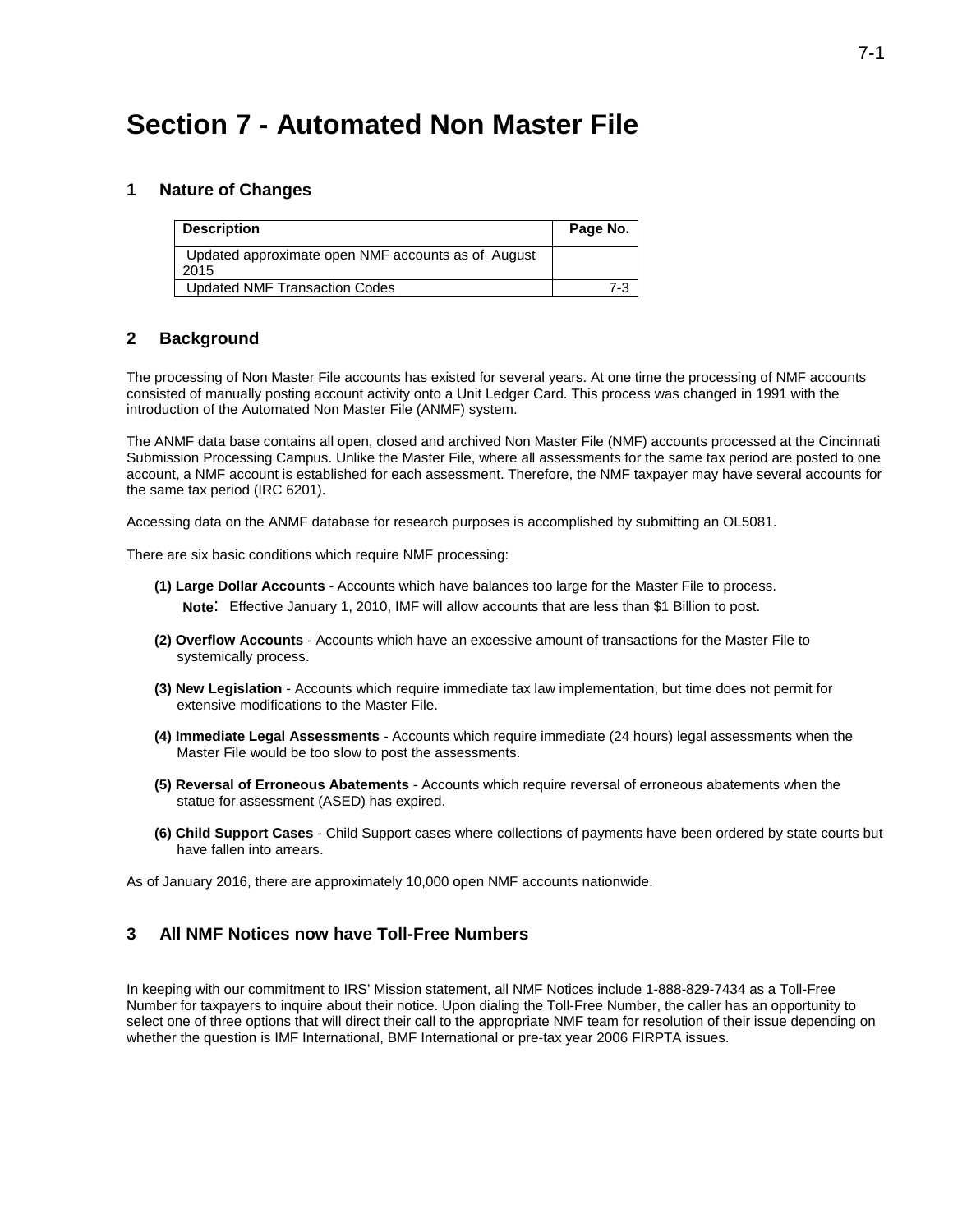### **4 Account Specialist**

The NMF Account Specialist provides technical assistance on complex Non-Master File issues and individual accounts and performs similar work as that found in the majority of non-supervisory positions assigned to the unit. Complete details are available in IRM 3.17.46.

# **5 NMF Customer Service Representative (CSR)**

Customer Service Representatives (CSR) at two campuses has been designated to respond to NMF taxpayers calling the Toll-Free Number and NMF correspondence. Cincinnati Accounts Management has a team designated to respond to BMF and BMF International issues and Philadelphia Accounts Management has CSRs designated to respond to IMF and IMF International issues. CSRs access the ANMF system for review of the taxpayer's account and reply accordingly. Procedures in handling NMF accounts are found in the Customer Service IRM 21.7.12.

### **6 User Friendly Transcript**

A "Taxpayer Friendly" transcript can be requested on NMF. This transcript should be sent to the taxpayer in lieu of a hand written tax account. (For more details see IRM 3.17.46.13.2).

### **7 Pocket Vest Guide**

Pocket Vest Guide Document 10978 is available through your local SID Site. It contains a MF to NMF Conversion chart, Pending Transcription Identification Codes, frequently used Toll Free Numbers, Abstract Codes, Doc Codes, MFTs, True Tax Class and other information.

### **8 Business Operating Division (BOD) Codes and Client Codes**

In October 2000, the ANMF database was updated with the respective BOD Codes (BODC) from the Master File accounts as indicated below. Originators are responsible for annotating the BODC on all documentation for processing to NMF.

| МF         | <b>BOD</b>                                                                         | <b>BODC</b> | МF          | <b>BOD</b>                                                     | <b>BODC</b> |  |
|------------|------------------------------------------------------------------------------------|-------------|-------------|----------------------------------------------------------------|-------------|--|
| <b>IMF</b> | Wage & Investment                                                                  | WI          | <b>BMF</b>  | Large & Mid-Sized Business<br>$(T/C 150$ is $> $10.000.000.00$ | LM          |  |
| <b>BMF</b> | <b>Small Business &amp; Self Employed</b><br>$(T/C 150$ is $\leq$ \$10,000,000.00) | <b>SB</b>   | <b>EPMF</b> | <b>Tax Exempt &amp; Government Entities</b>                    | ТΕ          |  |

Each Business Operating Division is responsible for assigning the BODC to the taxpayer's account. The purpose of these codes is to further categorize the taxpayer's account within the BOD.

# **9 Child Support**

The ANMF system provides a means for assessing, collecting and reporting of Full Collection Child Support payments. #

### **10 Transaction Codes**

| NMF TC | <b>MF TC</b> | D/C | <b>Remarks</b>         |  |
|--------|--------------|-----|------------------------|--|
|        | 011          |     | <b>EIN, SSN Change</b> |  |
|        | 013          |     | Name Change            |  |
|        | 014          |     | <b>Address Change</b>  |  |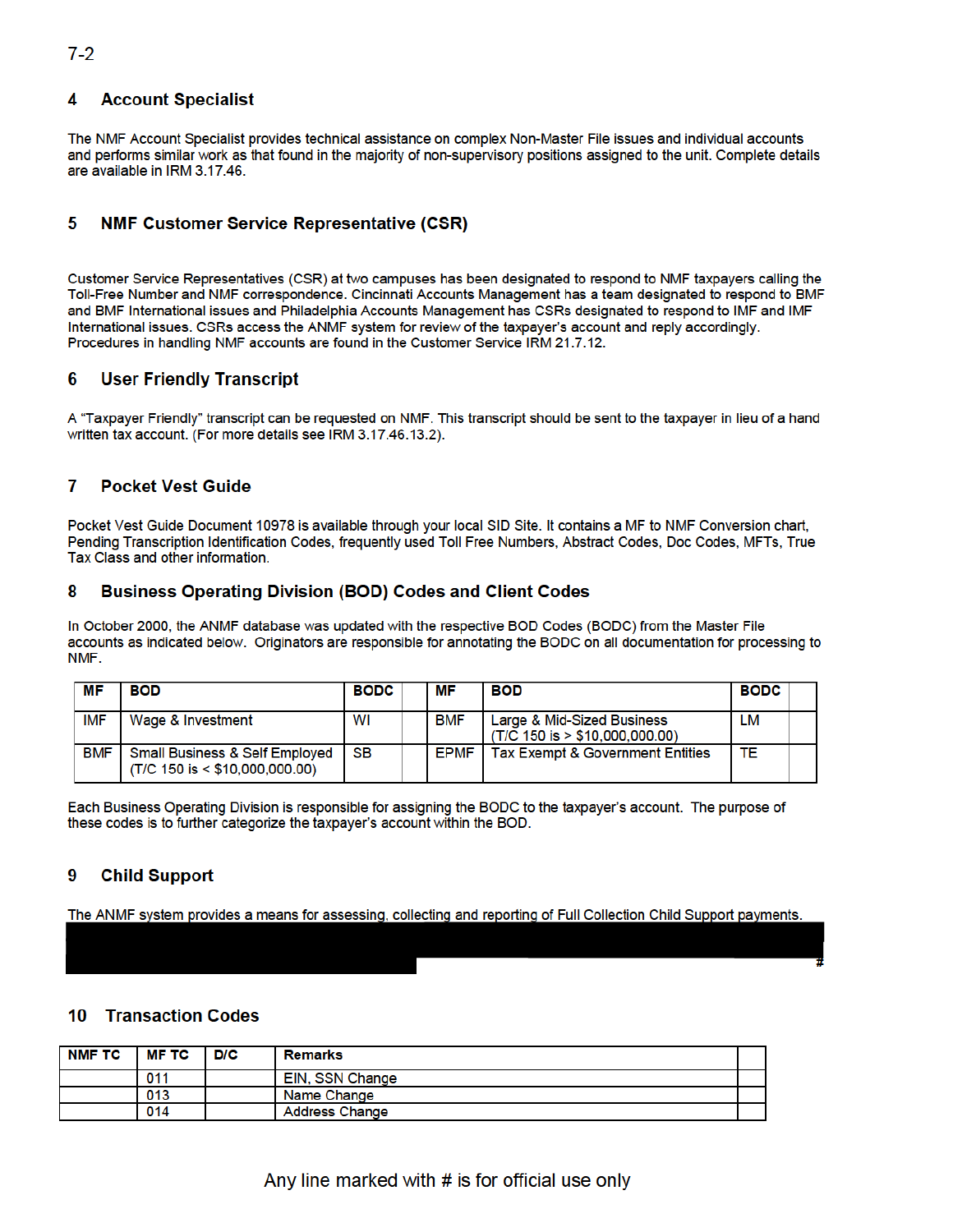| <b>NMF TC</b>            | <b>MFTC</b> | D/C                        | <b>Remarks</b>                                           |  |
|--------------------------|-------------|----------------------------|----------------------------------------------------------|--|
|                          | 015         |                            | Location and/or Zip Change                               |  |
| X-ref field only on ANMF |             |                            | Spouse SSN Change                                        |  |
|                          | 030         | D                          | Loc Code Change                                          |  |
|                          | 150         |                            | <b>Tax Assessment Return</b>                             |  |
|                          | 150         |                            | Entity Created by TC 150                                 |  |
|                          | 160         | D                          | Manually Computed Delinquency Penalty                    |  |
|                          | 161         | $\overline{C}$             | <b>Abate Delinquency Penalty</b>                         |  |
|                          | 170         | D                          | <b>ES Tax Penalty</b>                                    |  |
|                          | 171         | $\overline{\text{c}}$      | Abate ES Tax Penalty                                     |  |
|                          | 180         | D                          | Deposit Penalty (FTD)                                    |  |
|                          | 181         | $\overline{\text{c}}$      | Abate Deposit Penalty (FTD)                              |  |
| 340                      | 190*        | D                          | Manually Assessed Interest - Transferred in (See TC 370) |  |
| 341                      | $191*$      | $\overline{\text{c}}$      | Abate Assessed Interest - Transferred in                 |  |
|                          | 200         | D                          | <b>Identification Number Penalty</b>                     |  |
|                          | 201         | $\overline{\text{c}}$      | Abate TC 200                                             |  |
|                          | 234         | D                          | <b>Manual Daily Delinquency Penalty</b>                  |  |
|                          | 235         | $\overline{C}$             | Abate TC 234/238                                         |  |
| 234                      | 238*        | D                          | <b>Generated Daily Delinquency Penalty</b>               |  |
| 235                      | $239*$      | $\overline{\text{c}}$      | Abate Daily Delinquency Penalty                          |  |
|                          | 240         | D                          | Miscellaneous Penalty                                    |  |
|                          | 241         | $\overline{C}$             | <b>Abate Miscellaneous Penalty</b>                       |  |
|                          | 246*        | D                          | Form 1065 - Missing Information                          |  |
|                          | 270         | D                          |                                                          |  |
|                          | 271         | $\overline{\text{c}}$      | Failure to Pay Tax Penalty (Manual)                      |  |
|                          | $276*$      |                            | Abate FTP Tax Penalty (Manual)                           |  |
| 270                      |             | D<br>$\overline{\text{c}}$ | FTP Tax Penalty                                          |  |
| 271                      | $277*$      |                            | Abate FTP Tax Penalty                                    |  |
|                          | 280         | D                          | Bad Check Penalty (manually assessed)                    |  |
|                          | 281         | $\overline{\text{c}}$      | Bad Check Penalty (Manually abated)                      |  |
| 280                      | 286*        | D                          | Bad Check Penalty (Systemically assessed)                |  |
| 281                      | 287*        | $\overline{\text{c}}$      | Bad Check Penalty (Systemically abated)                  |  |
|                          | 290         | D                          | <b>Additional Tax Assessment</b>                         |  |
|                          | 291         | $\overline{\text{c}}$      | Abate Prior Tax Assessment                               |  |
| 290                      | 294*        | D                          | Adjusts TC 295 or 305                                    |  |
| 291                      | 295*        | $\overline{\text{c}}$      | Tax Decrease with int. Date                              |  |
| 290                      | 298*        | D                          | Additional Assess with Int. Date                         |  |
| 291                      | 299*        | $\overline{C}$             | Abate Prior Tax with Int. Date                           |  |
|                          | 300         | D                          | <b>Examination Tax Assessment</b>                        |  |
|                          | 301         | C                          | Abate Prior Tax Assessment                               |  |
| 300                      | $304*$      | D                          | Examination Adjust TC 305 or 295                         |  |
| $\overline{301}$         | $305*$      | $\overline{\text{c}}$      | Exam tax decrease with Int. Date                         |  |
| 300                      | 308*        | D                          | Additional Tax Assess with Int. Date                     |  |
| 301                      | 309*        | $\overline{\text{c}}$      | Abate TC 308                                             |  |
|                          | 310         | D                          | Penalty - Failure to Report Income from Tips             |  |
|                          | 311         | $\overline{\text{c}}$      | Abate TC 310                                             |  |
|                          | 320         | $\overline{D}$             | <b>Fraud Penalty</b>                                     |  |
|                          | 321         | $\overline{\text{c}}$      | <b>Abate Fraud Penalty</b>                               |  |
| 340                      | $336*$      | $\overline{D}$             | <b>Interest Assessment</b>                               |  |
| 341                      | 337*        | C                          | Abate Assessment Interest                                |  |
|                          | 340         | D                          | <b>Restrict Interest Assessment</b>                      |  |
|                          | 341         | $\overline{\text{c}}$      | <b>Restricted Interest Abatement</b>                     |  |
|                          | 350         | $\overline{D}$             | <b>Negligence Penalty</b>                                |  |
|                          | 351         | $\overline{\text{c}}$      | <b>Abate Negligence Penalty</b>                          |  |
|                          | 360         | D                          | <b>Fees and Collection Costs</b>                         |  |
|                          | 361         | $\overline{C}$             | Abate Fees and Collection Costs                          |  |
| N/A                      | 370         | D                          | Account Transfer-in (shows on MF only)                   |  |
| 607                      | 380*        | D                          | Overpayment cleared manually under \$1.00                |  |
| 607                      | 386*        | D                          | Clearance of Overpayment less than \$1.00                |  |
| 608                      | 388*        | D                          | Statue Expiration Clearance to Zero Balance and Removal  |  |
| 609                      | 389         | $\mathsf C$                | Reversal of Statute Expiration                           |  |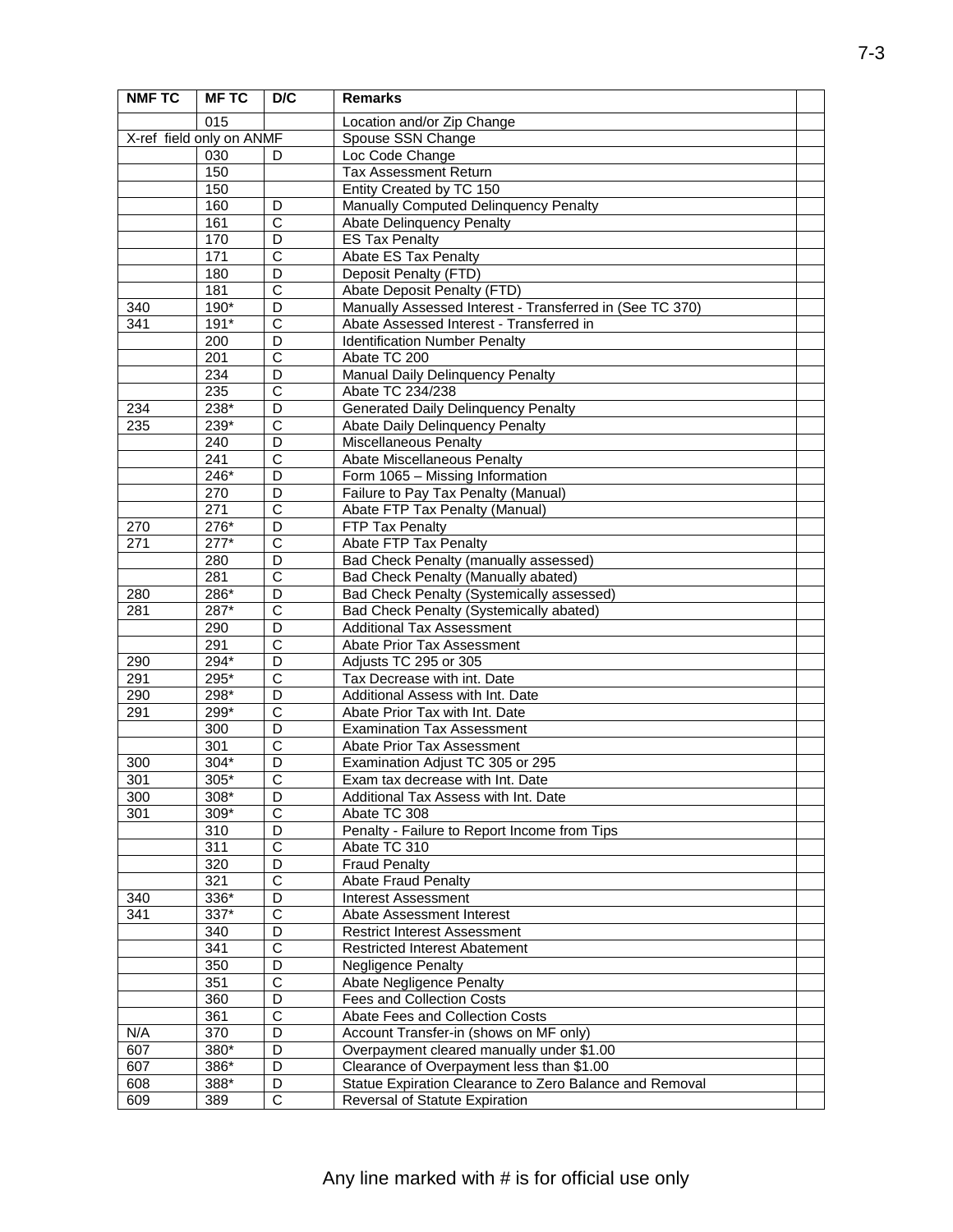| <b>NMF TC</b> | <b>MFTC</b>        | D/C                        | <b>Remarks</b>                                                         |  |
|---------------|--------------------|----------------------------|------------------------------------------------------------------------|--|
|               | 400                | C                          | <b>Account Transfer-out</b>                                            |  |
|               | 402                | D                          | Account Re-Transferred-in                                              |  |
|               | 430                | $\overline{c}$             | <b>Estimated Tax Declaration</b>                                       |  |
|               | 470                |                            | <b>TP Claim Pending</b>                                                |  |
|               | 471                |                            | Reversal of TP Claim Pending                                           |  |
|               | 472                |                            | Reversal of Taxpayer Claim Pending                                     |  |
|               | 480                |                            | Offer-in Compromise Pending                                            |  |
|               | 481                |                            | Offer-in Compromise Rejected                                           |  |
|               | 482                |                            | Offer-in Compromise Withdrawn                                          |  |
| 482           | 483*               |                            | Correction of TC 480                                                   |  |
|               | 500                |                            | <b>Military Deferment</b>                                              |  |
|               | 502                |                            | TC 500 Error Correction                                                |  |
|               | 520                |                            | <b>IRS</b> Litigation                                                  |  |
|               | 521                |                            | Reverse IRS Litigation                                                 |  |
|               | 522                |                            | TC 520 Error Correction                                                |  |
|               | 524                |                            | <b>Collateral Pending</b>                                              |  |
|               | 525                |                            | Reverse TC 524                                                         |  |
|               | 531                |                            | Reverse TC 530                                                         |  |
|               | 532                |                            | Correction of TC530 Processed in Error                                 |  |
| 604           | $534*$             | $\overline{C}$             | <b>Expired Balance Write-off</b>                                       |  |
| 605           | 535*               | D                          | Reversal of TC 534                                                     |  |
| 531           | $\overline{537}$ * |                            | <b>Reversal of Uncollectible Status</b>                                |  |
|               | 550                |                            | <b>Collection Statute Extension</b>                                    |  |
|               | 582                |                            | Indicates Federal Tax Lien Filed                                       |  |
|               | 583                |                            | Reverses TC 582                                                        |  |
|               | 604                | $\overline{C}$             | <b>Assessed Debit Cleared</b>                                          |  |
|               | 605                | D                          | Reversall of TC 604                                                    |  |
|               | 606                | C                          | <b>Small Debit Cleared</b>                                             |  |
|               | 607                | D                          | Reversal of Small Debit Cleared                                        |  |
|               | 608                | $\overline{\text{c}}$      | <b>Collection Statute Expiration cleared</b>                           |  |
|               | 609                | D                          | Reverse CSED cleared                                                   |  |
|               | 610                | $\overline{C}$             | Payment received with return                                           |  |
|               | 611                | D                          | Check Returned Unpaid by Bank                                          |  |
|               | 612                | D                          | Reverse Payment with return                                            |  |
|               | 640                | $\overline{\text{c}}$      | <b>Advanced Payment</b>                                                |  |
|               | 641                | D                          | Designated Advanced Payment Returned Unpaid by Bank                    |  |
|               | 642                | D                          | <b>Advanced Payment Error</b>                                          |  |
|               | 650                | $\overline{C}$             | <b>FTD Credit</b>                                                      |  |
|               | 651                | D                          | Federal Tax Deposit (FTD) Returned Unpaid by Bank                      |  |
|               | 652                | $\overline{D}$             | <b>Error FTD Credit</b>                                                |  |
|               | 661                | D<br>D                     | Estimated Tax Payment Returned Unpaid by Bank                          |  |
|               | 662                |                            | <b>Error on Estimated Payment</b>                                      |  |
|               | 670                | $\mathbf C$                | Subsequent Payment                                                     |  |
|               | 671<br>678*        | D<br>$\overline{\text{c}}$ | Subsequent Payment Returned Unpaid by Bank<br>Credit for Treasury Bond |  |
| 670<br>672    | 679*               | D                          | Reversed TC 678                                                        |  |
|               | 680                | $\overline{\text{c}}$      | Designated Interest Payment                                            |  |
|               | 681                | D                          | Designated Interest Payment Returned Unpaid by Bank                    |  |
|               | 682                | D                          | Correction of 680 Processed in Error                                   |  |
|               | 690                | $\overline{\text{c}}$      | <b>Designated Penalty Payment</b>                                      |  |
|               | 691                | D                          | Designated Penalty Payment Returned Unpaid by Bank                     |  |
|               | 692                | D                          | TC 690 Error Correction                                                |  |
|               | 694                | $\overline{C}$             | Designated Payment of Fees and Collection Costs                        |  |
|               | 695                | D                          | Reverses TC 694                                                        |  |
|               | 700                | $\overline{\text{c}}$      | <b>Credit Applied</b>                                                  |  |
| 702           | 701*               | D                          | Reverse TC 706                                                         |  |
|               | 702                | D                          | TC 700 Error Correction                                                |  |
| 700           | 706*               | $\overline{C}$             | Overpayment Applied From Another Tax Module                            |  |
| 772           | 777                | D                          | Reversal Interest Due Taxpayer                                         |  |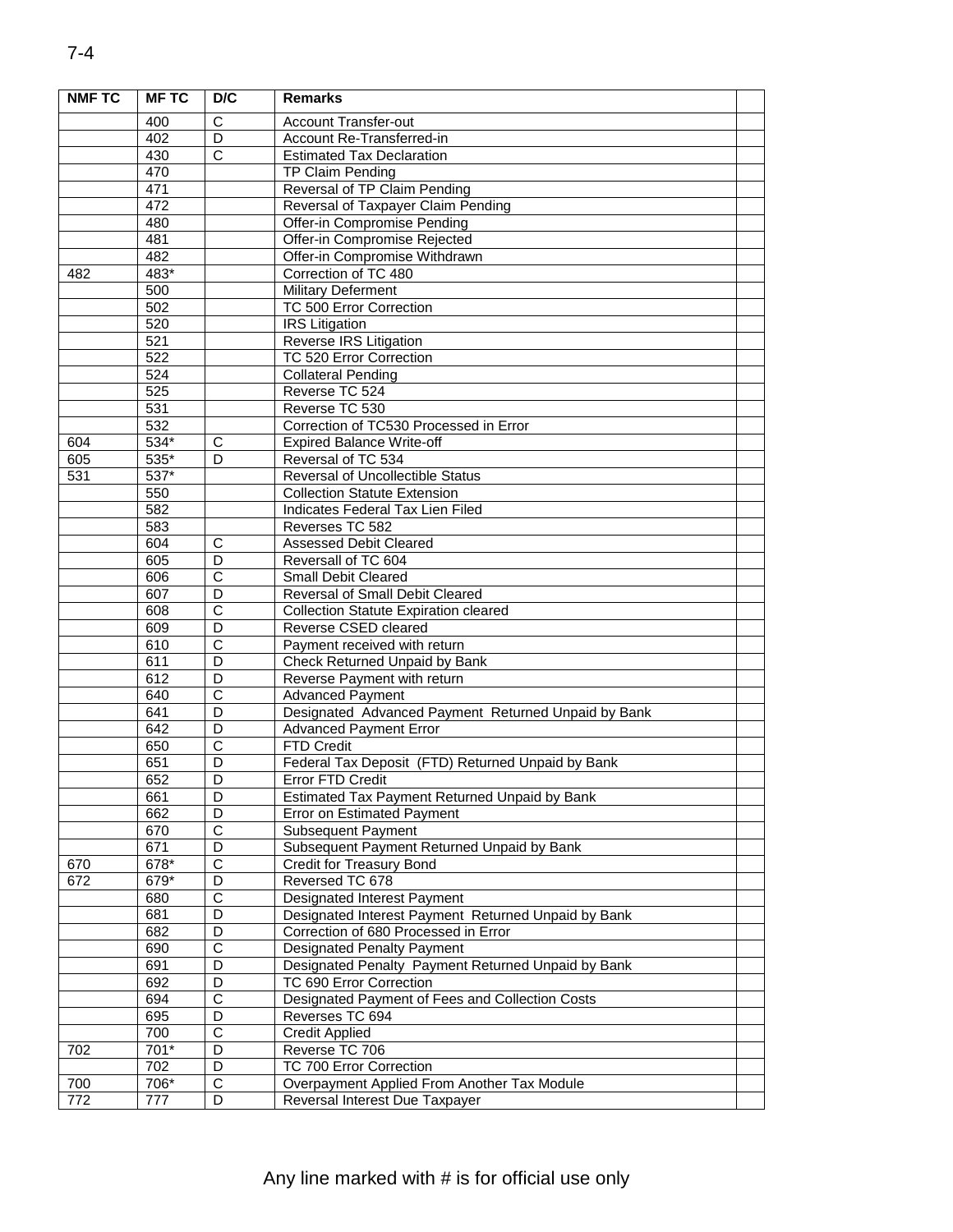| <b>NMF TC</b> | <b>MFTC</b>      | D/C                     | <b>Remarks</b>                                                    |  |
|---------------|------------------|-------------------------|-------------------------------------------------------------------|--|
|               | 710              | С                       | Credit Elect Overpayment Applied                                  |  |
|               | $\overline{712}$ | D                       | TC 710 or 716 Error Correction                                    |  |
|               | 716              | $\overline{\text{c}}$   | Credit Elect Overpayment Applied                                  |  |
| 841           | $720*$           | $\overline{\text{c}}$   | <b>Refund Payment</b>                                             |  |
| 843           | 721*             | D                       | <b>Bad Check Refund Repayment</b>                                 |  |
| 843           | $722*$           | D                       | TC 720 Error Correction                                           |  |
|               | 730              | C                       | Overpayment Credit Interest Applied                               |  |
| 730           | $736*$           | $\overline{\text{c}}$   | Interest Overpayment Applied                                      |  |
|               | 740              | $\overline{\text{c}}$   | Undelivered Refund Check Deposited                                |  |
|               | 742              | D                       | Correction of TC 740 Processed in Error                           |  |
| 700           | 756*             | $\overline{C}$          | Overpayment Interest from IMF                                     |  |
|               | 760              | $\overline{C}$          | <b>Substantiated Payment</b>                                      |  |
|               | 762              | $\overline{D}$          | Correction of TC 760 Processed in Error                           |  |
|               | 764              | $\overline{\text{c}}$   | <b>Earned Income Credit</b>                                       |  |
|               | 765              | $\overline{D}$          | <b>Earned Income Credit Reversal</b>                              |  |
|               | 766              | $\overline{C}$          | Refundable Credit Allowance                                       |  |
|               | 767              | D                       | Reverses TC 768                                                   |  |
| 764           | 768*             | $\overline{\text{c}}$   | <b>Earned Income Credit</b>                                       |  |
|               | 770              | $\overline{\text{c}}$   | Interest Due Taxpayer                                             |  |
|               | 771              | D                       | TC 770 or 776 Int. Reversal                                       |  |
|               | 772              | D                       | TC 770 or 776 Error Correction                                    |  |
| 770           | 776*             | C                       | Interest Due on Overpayment                                       |  |
| 772           | 777              | D                       | Reversal Interest Due Taxpayer                                    |  |
|               | 780              |                         | Master File Account Compromise                                    |  |
|               | 781              |                         | Defaulted Account Compromise                                      |  |
|               | 782              |                         | TC 780 Error Correction                                           |  |
| 700           | 790*             | С                       | Manual Overpayment from IMF                                       |  |
| 820           | 792*             | D                       | TC 790 or 796 Error Correction                                    |  |
| 700           | 796*             | $\overline{\text{c}}$   | Overpayment Credit from IMF                                       |  |
|               | 800              | $\overline{\text{c}}$   | Credit for Withheld Taxes and Excess FICA                         |  |
| 802           | 807              | D                       | <b>Withholding Credits Reversed</b>                               |  |
|               | 820              | D                       | <b>Credit Transferred</b>                                         |  |
| 822           | 821*             | C                       | Reverses TC 826                                                   |  |
|               | 822              | $\overline{\text{c}}$   | Reverses TC 820                                                   |  |
| 820           | $824*$           | $\overline{D}$          | CR Transfer Releases 130 Frz                                      |  |
| 820           | 826*             | D                       | Overpayment Transferred                                           |  |
|               | 830              | D                       | <b>Credit Elect Transferred</b>                                   |  |
|               | 832              | C                       | TC 830 or 836 Correction                                          |  |
| 830           | 836*             | D                       | <b>Credit Elect Transferred</b>                                   |  |
|               | 840              | $\overline{D}$          | <b>Refund Prior to Settlement</b>                                 |  |
|               | 841              | C                       | <b>Cancelled Refund Deposited</b>                                 |  |
|               | 842              | $\overline{\text{c}}$   | <b>Refund Deletion</b>                                            |  |
| 840           | 843              | D                       | Check Cancellation Reversal (TC 841) Returned Unpaid by Bank      |  |
|               | 850              | D                       | Overpayment Int. Transferred                                      |  |
|               | 851              | $\overline{\text{c}}$   | Reverse TC 856                                                    |  |
|               | 852              | $\overline{\text{c}}$   | Correction of TC 850                                              |  |
| 850           | 856*             | D                       | Overpayment Int. Transferred                                      |  |
|               | 860*             | D                       | Reverses An Erroneous Abatement after ASED has expired            |  |
|               | 862              | $\overline{\mathsf{C}}$ | Reverses TC 860                                                   |  |
| 850           | 876*             | D<br>$\overline{D}$     | Overpayment Int. Transfer to BMF                                  |  |
| 820<br>822    | 890*<br>892*     | $\overline{C}$          | Overpayment Cr. Transfer to BMF<br>TC 890 or 896 Error Correction |  |
|               |                  |                         |                                                                   |  |
| 820<br>822    | 896*<br>897*     | D<br>$\overline{C}$     | Overpayment Credit Offset<br><b>DMF Offset Reversal</b>           |  |
|               | 912              |                         | Reverses TC 914                                                   |  |
|               | 914              |                         |                                                                   |  |
|               |                  |                         | Active Intell. Investigation (a module)                           |  |

Listed are the transaction codes used within the ANMF system. Almost all of the transaction codes used on the Master